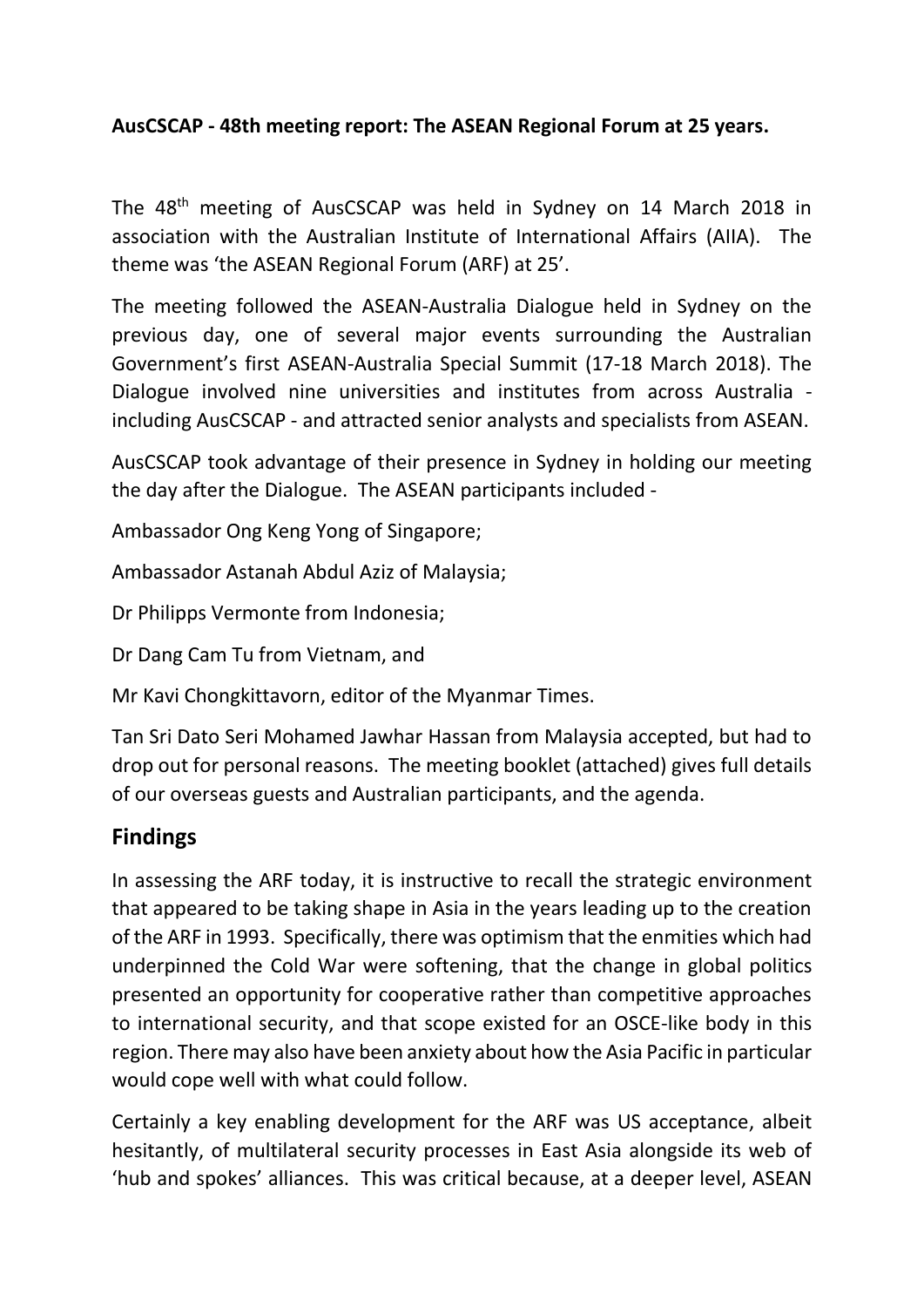felt that the end of the Cold War could erode the US commitment to Asia. China was rising in importance at this time, and ASEAN had a preference for engaging a range of major powers.

At an earlier period, ASEAN had favoured keeping all major powers at arm's length. Now the balance of sentiment within ASEAN was moving towards engaging with them and seeking to manage or shape the way they pursued their interests in the ASEAN space. The ARF was seen as an important new tool to advance this broad strategy.

Much of the ensuing discussion in our AusCSCAP meeting addressed the question of whether the ARF had been able to do what was expected of it.

The meeting followed extensive debate in the Dialogue the day before, and our findings stood in some contrast to the Dialogue discussion, where the mood of some of the Australian members of the audience had been one of scepticism and even disappointment with the ARF. Our more collegiate and smaller meeting, drawing on the direct recollections of several participants who were actually present during the ARF's conception, offered more considered and balanced judgements as to the ARF's effectiveness and impact.

By some accounts, the ASEAN Regional Forum was formed in 1993 against reasonably modest expectations, while others felt that the original goals were too ambitious. The Forum was established under the auspices of the ASEAN Foreign Ministries of the then six countries involved (not their respective Defence establishments). The Forum initially brought together 18 states, including the US, China, Japan and Australia. There were significant differences in the political history and composition of member states (including the non-ASEAN members), but it was felt that after a phase (of unspecified duration) of entrenching an array of confidence-building measures, the ARF could begin to think about the more challenging (ie. more politically intrusive) endeavours. These would include preventive diplomacy, and then eventually conflict prevention and resolution.

What was not fully appreciated at the time (especially by non-ASEAN states) was how awkwardly preventive diplomacy and conflict resolution sat with ASEAN's traditional emphasis on non-interference and respect for national sovereignty. What some outside of ASEAN see as seasoned avoidance of difficult issues, others see as ASEAN's unique ability to progress issues informally without confrontation and loss of face. A central core of ASEAN's diplomacy has been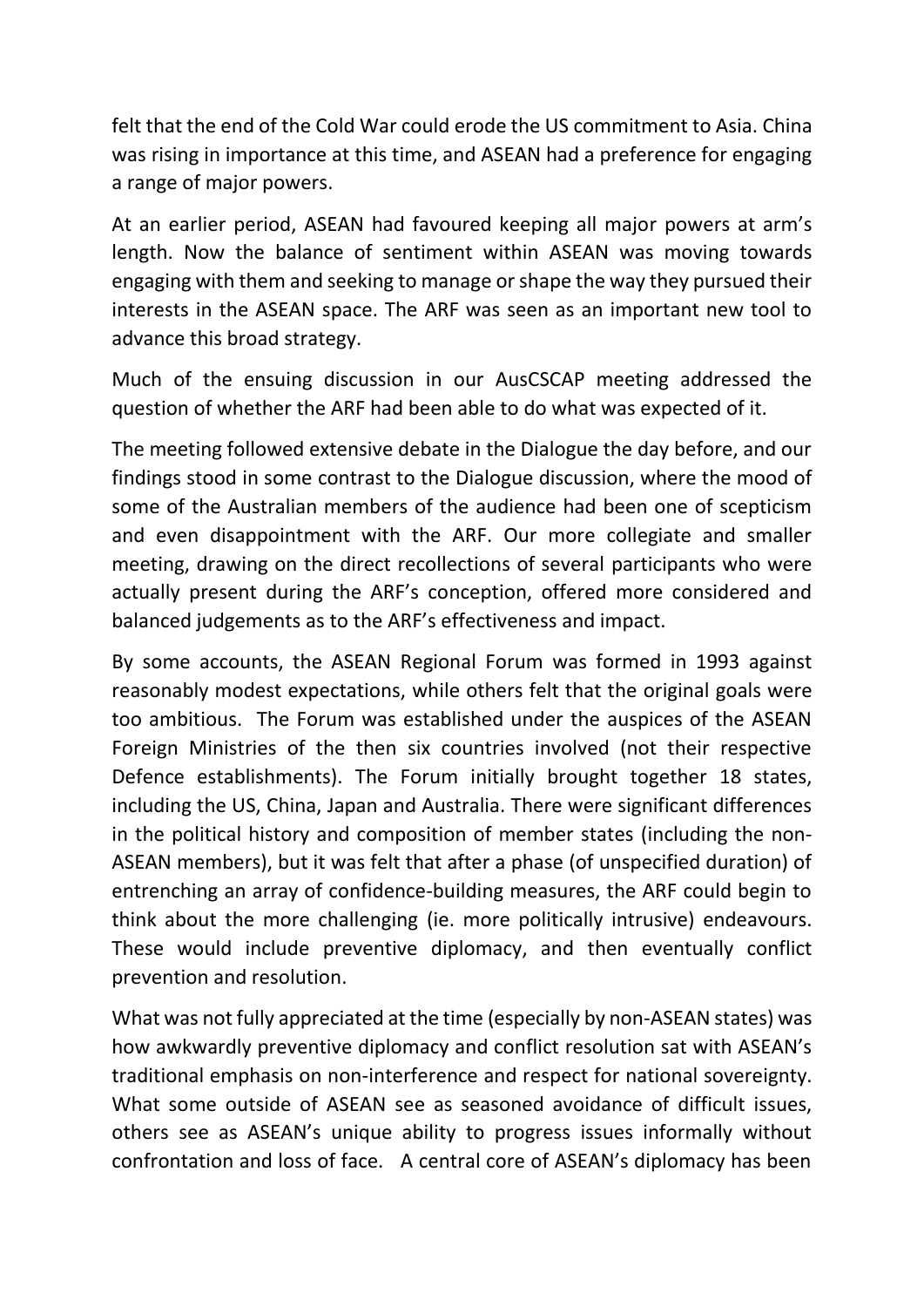non-interference in each other's affairs and mutual respect for national sovereignty.

It should be recalled that during the early 2000s, the West was developing the concept of 'responsibility to protect' and pressing towards what was considered 'legitimate interference' in states where human rights abuses were evident (particularly in Africa). This approach however was anathema to many in ASEAN. This difference in approach to international diplomacy and dispute resolution has led those with a more robust disposition to consider ASEAN as ineffective, while others see their quiet diplomacy and informal mechanisms as achieving perhaps more modest but durable outcomes.

At our meeting, several participants argued that ASEAN valued 'style over substance,' with a strong disposition to avoiding potentially conflicting debates (eg. the Rohingya crisis in Myanmar and South China Sea issues). This was undermining the role of the ARF - so it was argued - with reduced cohesion among its members, weakening ASEAN solidarity and centrality. A rebuttal to this suggestion was the claim that ASEAN itself has maintained considerable unity, and that the ARF at least afforded opportunities for debate on security issues. It was further pointed out that ASEAN's approach to resolving disputes or difficulties is to have closed discussions with the individual countries rather than by way of a roundtable, such as the ARF.

A message that was carried forward from the previous day's Dialogue (by one or two participants who were actively engaged in the formation of the ARF), was disappointment that the Forum appeared not to have moved beyond confidence building. Our meeting suggested that this judgement overlooked the different cooperative endeavours which the ARF has undertaken in recent years – for example the Thai/Cambodia Temple dispute, and others.

It is also necessary to acknowledge the success of informal mechanisms inherent in the structure of the organisation – particularly the less structured discussions and corridor meetings which take place on the edge of ARF meetings. Some of these are bilateral, some multilateral, and they have in certain cases helped to prevent or moderate conflicts. For many Ministers, it was these bilateral opportunities that made attendance at ARF meetings worthwhile

Pre-meeting discussions between the AusCSCAP executive and DFAT officials in Canberra had also stressed the importance of informal and 'non-agenda' debate as a worthy ARF pursuit.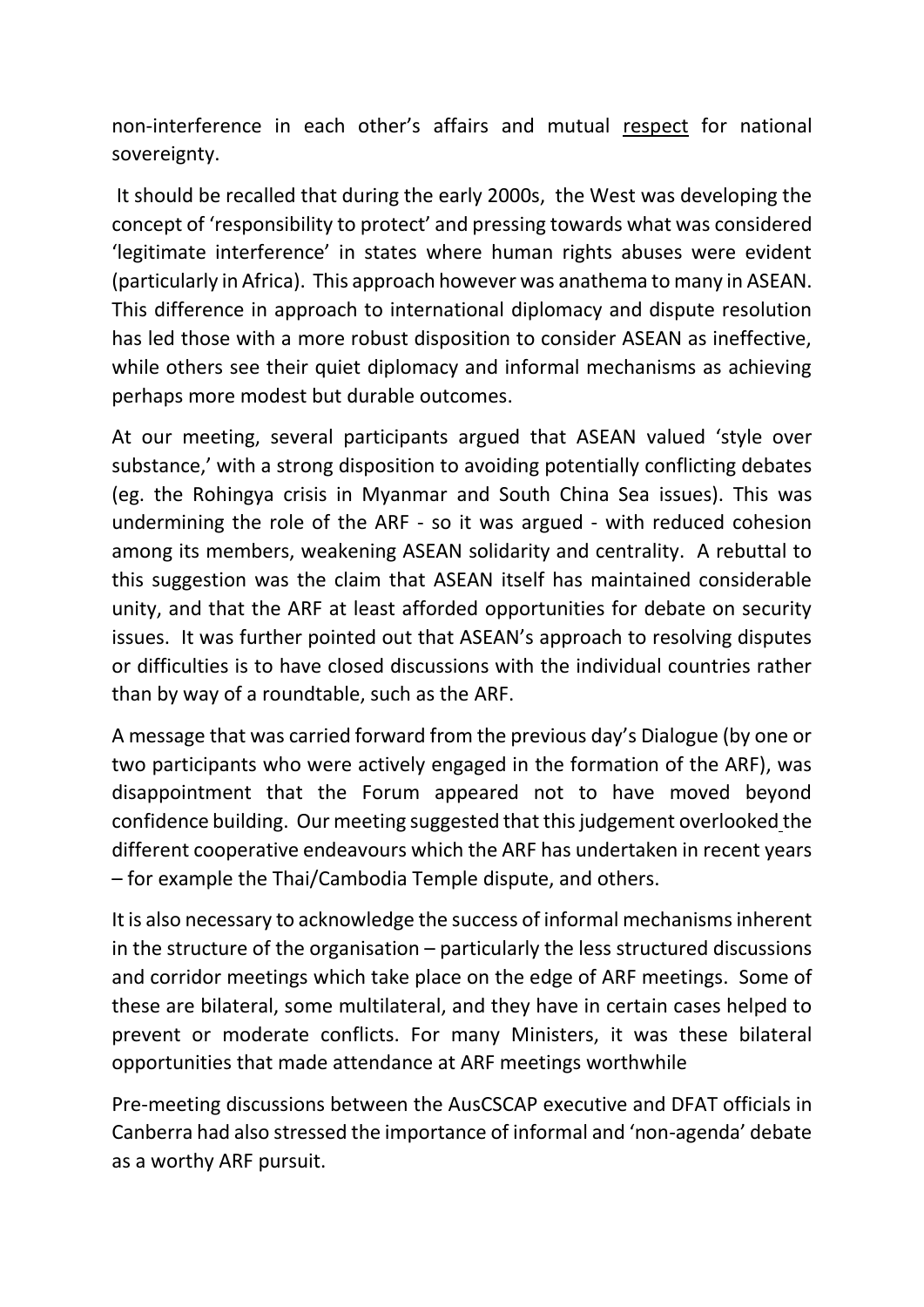Some at our AusCSCAP Sydney meeting saw a structural problem at the heart of the ARF, particularly now with its expanded membership. They saw the major powers, usually engaged in strategic competition, increasingly calling the shots, and certain ASEAN members falling into line behind their expectations. Furthermore, too many members (27) had produced a 'delusion of cohesion' that was fracturing. The 'footprint' of the ARF, now encompassing South Asia and the sub-continent, was a case of over-reach that was undermining - among other things - the concept of ASEAN centrality and ASEAN in the driving seat. A counter-argument was that rather than undermine ASEAN centrality and unity, the expansion of ARF membership to include more developing countries in the region had diluted the Western influence within the grouping. To some extent this has helped to restore ASEAN centrality within the ARF.

For some, this expansion of the ARF membership had been difficult enough simply to manage, let alone capitalize on. A softer assessment of the Forum, however, was that the presence of so many states at the meeting at least offered an opportunity to survey the full range of security issues across the region. Participants have the opportunity to gain familiarity with tensions or disputes which may at the time be local in character, but nevertheless have the potential to feed into contests between major powers. In terms of ARF membership, it was stressed that the ARF is the only Track 1 mechanism outside of the UN to engage North Korea, and this too in its own region. It is also important to underline that the ARF agenda - the result of senior officials' deliberations - is generally comprehensive, and not so rigid as to avoid debate on last-minute issues.

It was pointed out that the ritual of meeting and discussion (a 'talkfest'), at least granted everyone 'face' and a seat at the table. It also emerged from the discussion that avoiding decisions and taking no action can in fact be a viable and better option than ill-considered and chest-beating blustering. Freedom from high expectations and accountability can be therapeutic, and can lead gradually to some harmonization of views, whereas the definition and codification of an issue in the absence of complete harmonization of views can often be a recipe for the early breakdown of any underlying understanding or agreement.

Many participants were of the view that the ARF was prone to stressing formality and ritual, and this tended to place emphasis on critical opportunities for candid, high-level discussions in the margins. It was also pointed out that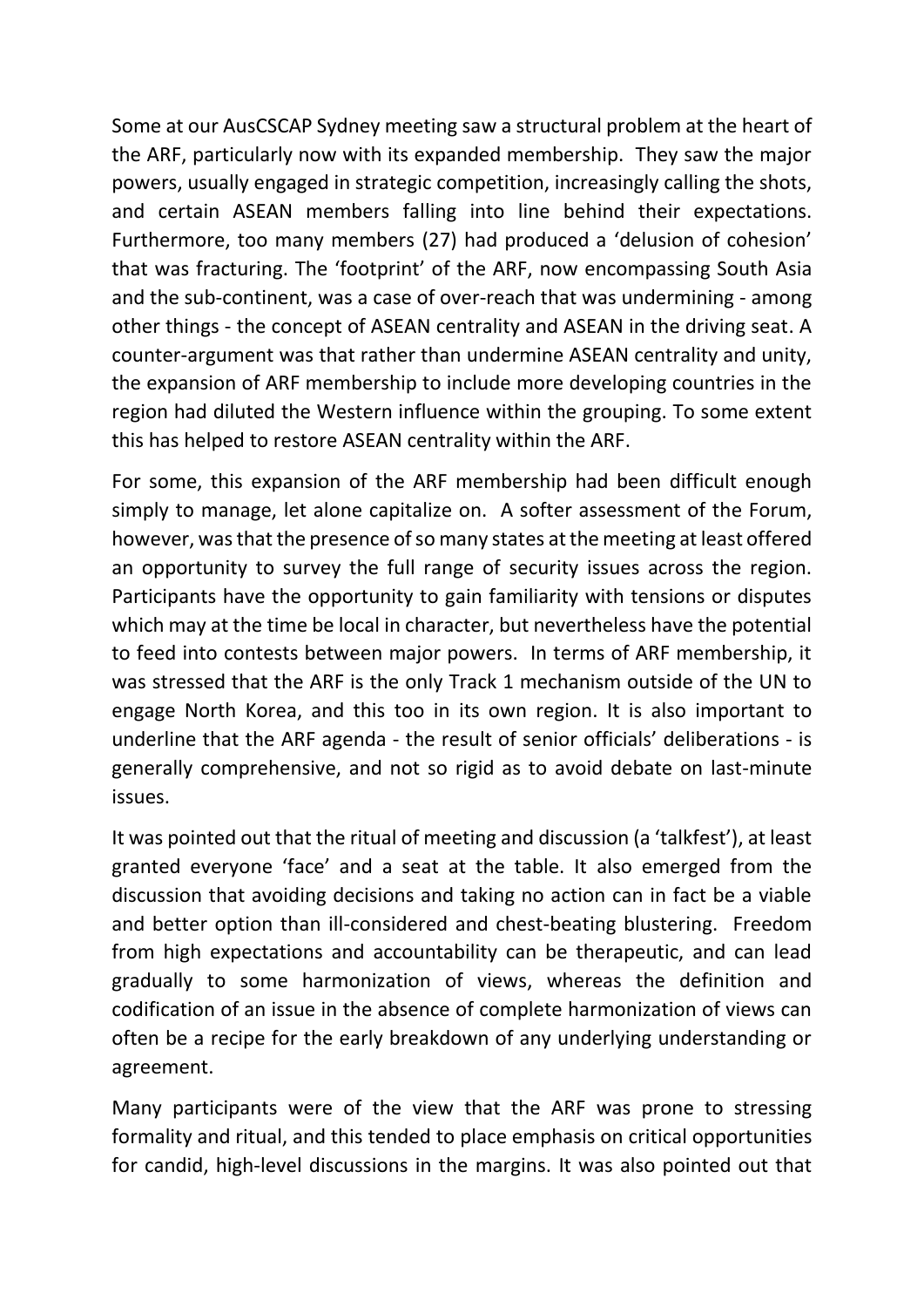since the Forum had expanded to 27 members, with leaders having less familiarity and experience of each other, participants often had to be reminded to utilize the opportunities for informal discussion. It was seen as important to go beyond the ritualised statements prepared earlier by officials, and to promote genuine dialogue. An ASEAN perspective expressed here suggested that harsh rhetoric and hectoring by western countries on such issues as North Korea and China soon led to a 'dialogue of the deaf'. Others from ASEAN encouraged such an approach, claiming they themselves are unable to adopt such positions.

While the ARF has no formal mandate or mechanism to take its ideas and prescriptions to the outside world, any advances made in its working groups or 'friends of the chair' informal mechanisms, can be developed or deployed by any Foreign Ministry in other processes and forums. Such an assessment reinforces the view that, so long as the ARF has 'convening power' there is no reason to change its modalities and let it remain in the driving seat .

CSCAP had convened a Study Group in 2014 on Regional Security Architecture, and had made recommendations on how the architecture (including the ARF) could be advanced. (See CSCAP website under 'Study Group tab' for details). Reference was made to the memorandum, and the influence it had (particularly in 2015, when Malaysia was chairing ASEAN), but generally ASEAN participants in the meeting saw many challenges in an attempt to forge the EAS, ARF and ADMM + into a more coherent system (as the Memorandum had suggested). The lack of channels of communication today is partly a product of the different institutions possessing different memberships and focusing on different areas of interest. Also, over-scripting the EAS agenda reinforced the descent to preprepared statements and the loss of spontaneity – thus compromising the very reason for its establishment.

In addition to the claimed averting of military conflict among ASEAN members since its formation, a further benefit has been exposing all non-ASEAN member states to ASEAN norms and the ASEAN way. The meeting also agreed that building bridges between the Northeast Asian countries ranked among ASEAN's major accomplishments. One view expressed was that ASEAN had been 'allowed' to take this wider-region convening role; an alternative view was that in Asia (unlike Europe) the major powers were unable to work together to provide regional leadership, and that in these circumstances ASEAN had played a creative, and trusted, role. In ASEAN-led institutions the Northeast Asian states